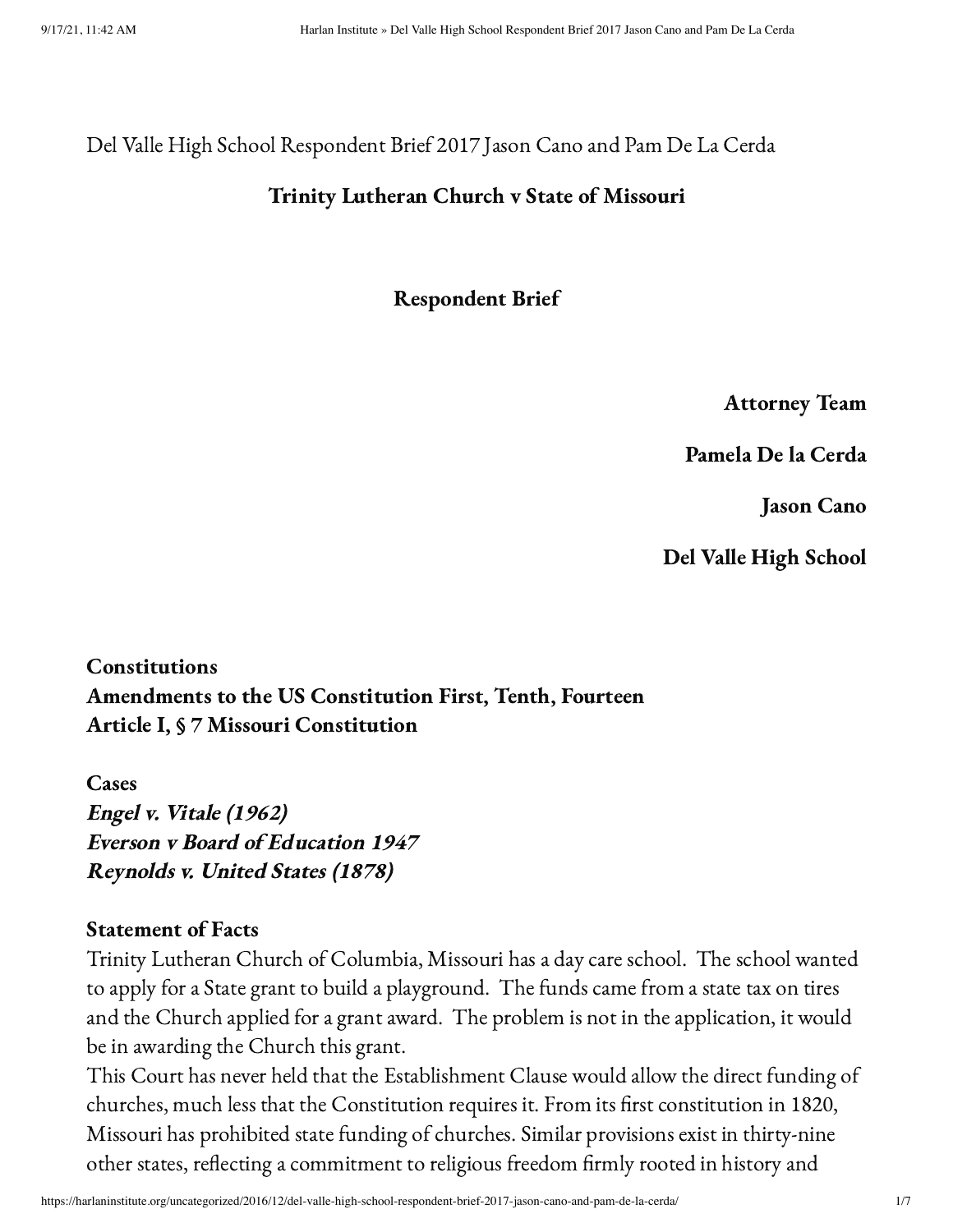experience. The ability to worship is protected but so is the ability to make sure that State or Federal Government does not interfere in the politics of the Church or in support of the Church.

## Question

Does funding a playground associated with a Church violate the Establishment Clause of the First Amendment?

## Arguments

Because we agree that the United States should never have an established Church or religion, we are totally against the idea of funding religious organizations with taxpayer money. We also believe that Trinity Lutheran Church Day Care Center should not have been awarded a grant. This is an argument that is based upon three pillars of our society. It is based upon the U.S. Constitution, it is based upon the current laws of the land, and it based upon the concept that there should be a Wall of Separation between Church and State.

## Argument One- Wall of Separation

First, there is a great deal of talk about a wall today. However, the wall we are talking about is not a wall on our border; it is wall within our borders. The first use of the "wall of separation" metaphor was by Roger Williams, the same gentleman who founded Rhode Island in 1635. He said an authentic Christian church would be possible only if there was "a wall or hedge of separation" between the "wilderness of the world" and "the garden of the church." Any government involvement in the church, he believed, corrupts the church. There was nothing scary or spooky about this concept. He called for a wall to protect the Church. It appears that Roger Williams was foreshadowing the very words of President Gerald R. Ford when in 1974 he said before a joint session of Congress, "…a government big enough to give you everything you want is a government big enough to take from you everything you have."

A Church that was established by the Government would be Church of the Government not a Church of God. You cannot or should not simply merely replace God with the Government because if we did- would we be any different than Lenin? Isn't this what the Communists tried to do in Russia? In the end how successful were they? This year (2017) will make the 100th anniversary of the fall of the Russian Czar. The Communists took over. The Czar was murdered and the Church was taken over. Now, one hundred years later which of these are standing today tall and proud in Russia? A Czar is no longer running the government, The Communists are no longer running the Government, and Russian Church today is experiencing a period of fast growth and wide influence. The Russians tried a government that took over their lives and their religion. What happened? After a little more than 70 years, they rebelled and today they have their rights of freedom of religion back. Do we want to go down this road? Do we want to give up our rights to the large tentacles of out of control government who is eager and will willing to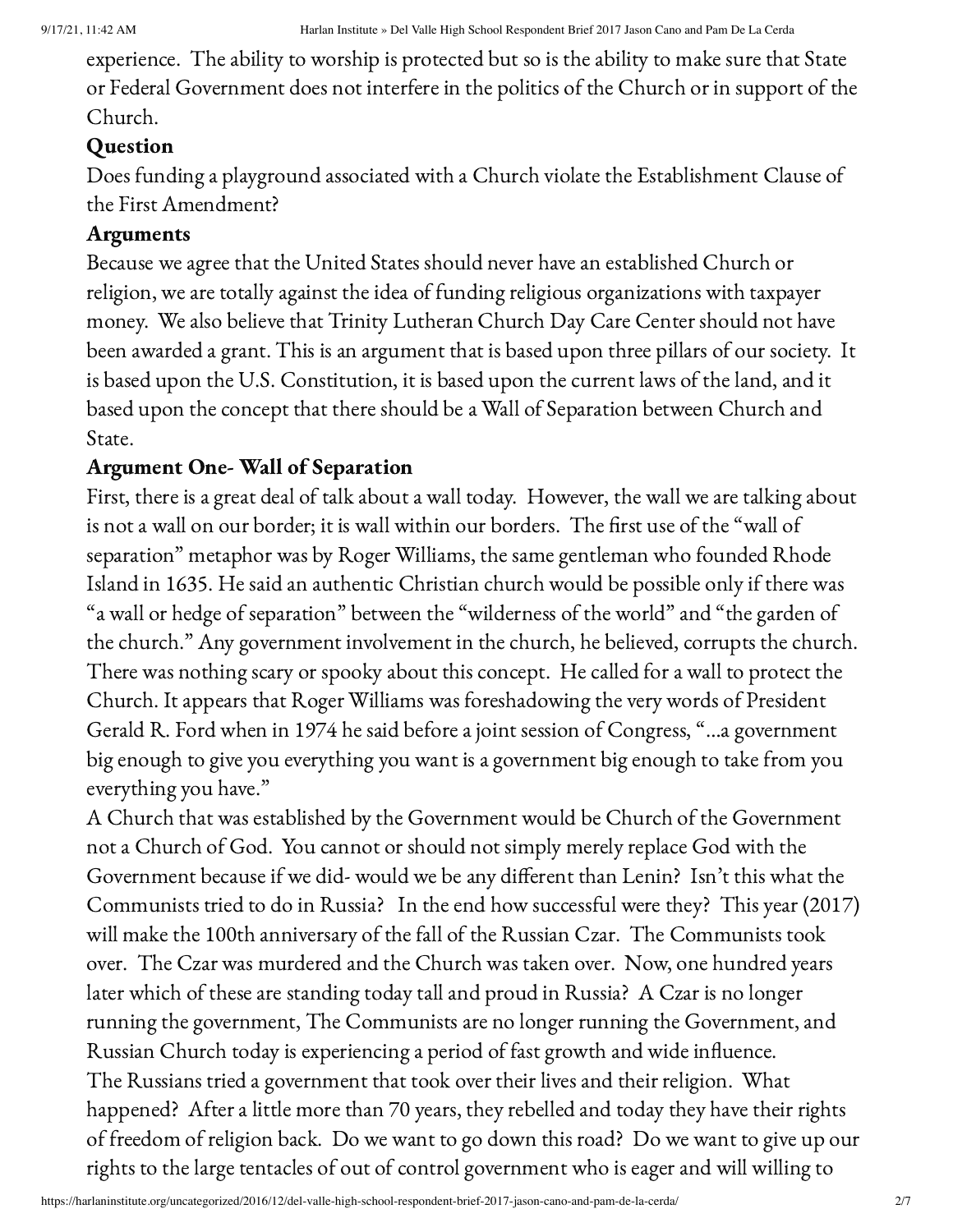take over our individual constitutionally guaranteed rights? Are you willing to bet your rights on the fact that some time in the future you may get them back again? Argument Two- Religious Ideas and Practices Are Not Above The Law

Second, look at the Reynolds v. United States (1878). Here you have a perfect test case for this court to consider today. George P. Reynolds was a member of the Church of the Jesus Christ of Latter Day Saints. He was charged with bigamy (Marrying more than one wife). Bigamy was against the law but it was a principle of the Church. Reynolds argued that he had the Freedom of Religion under the First Amendment to practice anything he wanted to do and the Court would have to approve it because if they did not, that would be against his free exercise clause of the First Amendment.

### Amendment I

Congress shall make no law respecting an establishment of religion, or prohibiting the free exercise thereof …

The Court reasoned in this case, "Congress cannot pass a law for the government of the Territories which shall prohibit the free exercise of religion. The first amendment to the Constitution expressly forbids such legislation….Congress was deprived of all legislative power over mere opinion, but was left free to reach actions which were in violation of social duties or subversive of good order." In other words, while Congress could not outlaw a belief in the correctness of polygamy, it could outlaw the practice of it. This was in part, the Court held, because marriage was a "most important" feature of social life: "Upon it [marriage] society may be said to be built. Marriage, while from its very nature a sacred obligation, is nevertheless, in most civilized nations, a civil contract, and usually regulated by law."

Article I, § 7 of the Missouri Constitution, which provides: "No money shall ever be taken from the public treasury, directly or indirectly, in aid of any church, section or denomination of religion."

Article I § 7 of the Missouri Constitution clearly can fit not only into the First Amendment- free exercise clause- because it does not prohibit the exercise of the religion and since the State of Missouri is not Congress and since the First Amendment Establishment Clause apply to the US Congress not the State of Missouri the establishment clause would not apply here.

This would only leave the fact that did Missouri have the right to add this to their Constitution? Cross apply the 10th Amendment which states that all things not stated in the Constitution are reserved for the States. This would mean that Missouri could actually have the right and responsibility to add Article I § 7 to their State Constitution. Normally it may appear to be an unusual argument for the respondent to use State Law and State Rights as a defense for an action, but in this case- we ask the court- what side more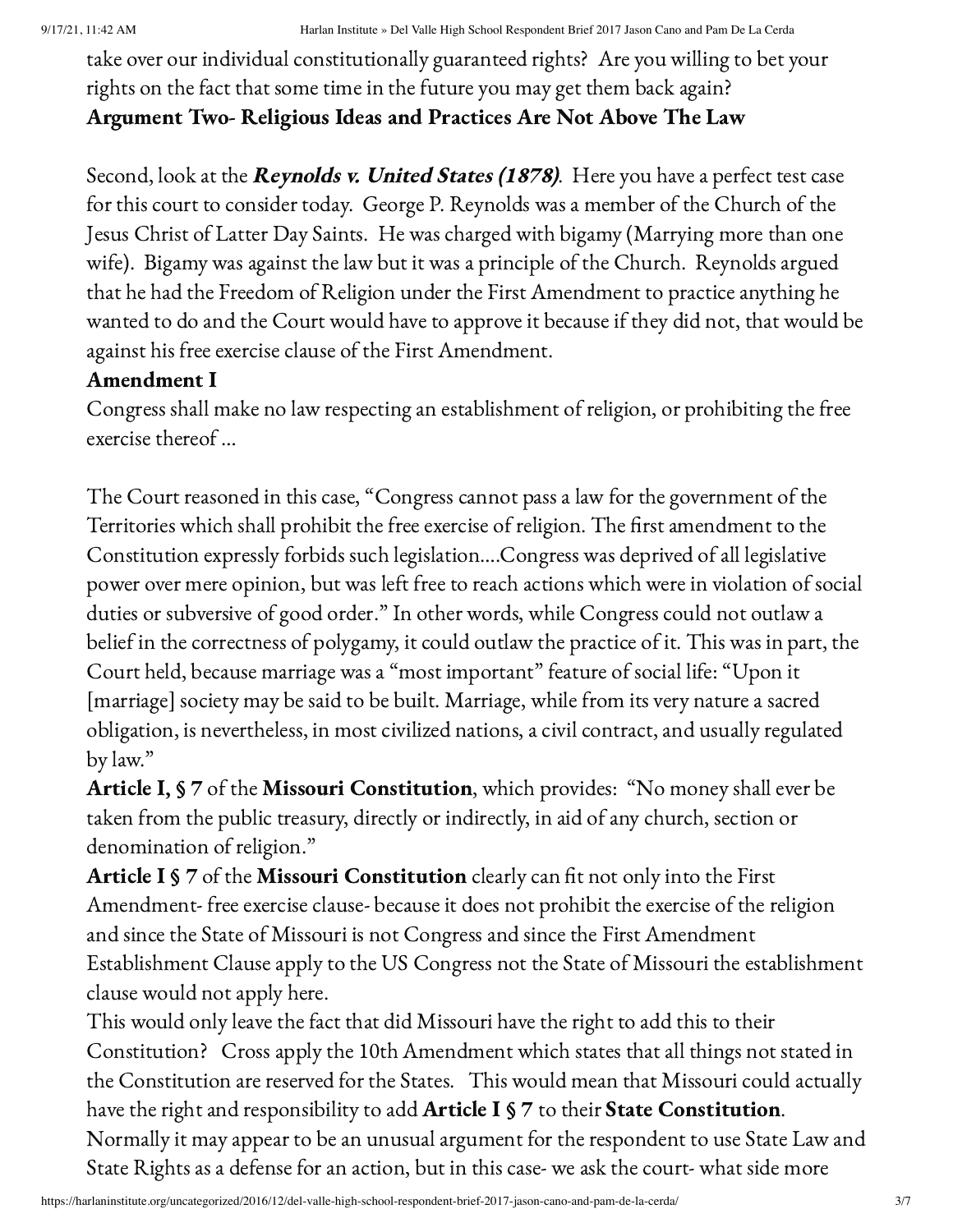clearly upholds both the U.S. Constitution and the Constitution of Missouri? Can the appellant possibly argue that Missouri has no right to enforce their own laws? Can they argue that Missouri has no right to uphold the U.S. Constitution? Can they argue that by establishing a religion and taking taxpayer funds to support a religion that they are uphold the words of Roger Williams, the words of Gerald R. Ford, or the words of the Constitution? We say not.

If we apply this same ruling to our case- you will note three different things.

A) The law did not discriminate against Trinity Lutheran from applying for a grant. This would have been illegal.

B) The law does clearly state that Trinity Lutheran being a Church could not receive funds from the State and by giving the Church a grant it would be clearly be against the law. C) The Church may have a day care center. The Church may have a day care ministry and the Church may serve the entire community in any way it would like. The problem is not in a religious tenant or practice it is that what they are asking is against the law. The

Church may not break the law to exercise its rights.

Reynolds clearly backs up both arguments in the Trinity Lutheran case.

## Argument Three – The State Can Not Use Money Without Establishing A Religion

Third, you have the issue of Establishment of Religion and the *Engel v. Vitale (1962)* and a State force participation in a religious exercise. This case was a simple case. There was prayer that was said before school in New York called the Regent's prayer. The prayer stated, "Almighty God, we acknowledge our dependence upon Thee, and we beg Thy blessings upon us, our parents, our teachers and our Country."

If a public school student were to say this non-denominational prayer quietly to him or herself, there would be no constitutional conflict. No one at the time was arguing that a person couldn't say a prayer. What was at the center of the controversy was the State formally requiring all student to say this. The State requiring people to do a prayer is the key to the argument here and it is very similar to what is going on in the Trinity Lutheran **Church Case**. The Trinity Lutheran Church can put in their playground and put in used tires as the base of the playground- the problem is when you use taxpayer's money to buy something for the Church. Requiring the State to pay money to a Church is not only illegal in Missouri it would amount to establishing a Church.

The First Amendment states, "Congress shall make no law respecting an establishment of religion." This was originally added to the Constitution to keep the federal government from establishing a national religion, and to stop it from interfering with establishments of religion in the states. Today, the amendment is often used to keep religion out of government spaces such as public schools, libraries, and courtrooms. Challenges to religion in schools grew in the Twentieth Century for two reasons: The growth of public schools in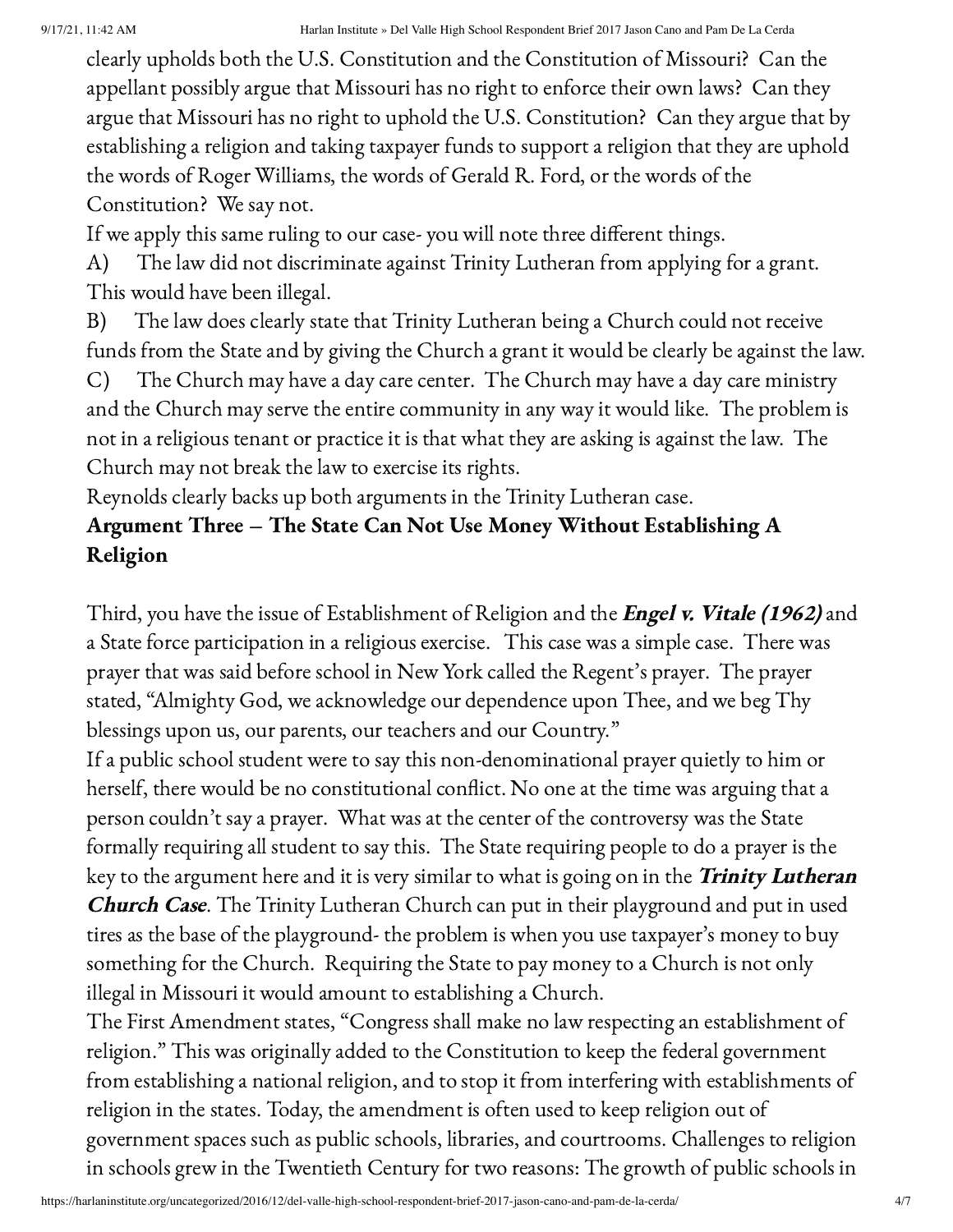the twentieth century, combined with the Supreme Court's use of the Fourteenth Amendment to apply First Amendment limitations to the states. In *Engel v. Vitale*, the Court ruled that for public schools to hold official recitation of prayers violated the Establishment Clause. It should be noted that this would also not allow co-mingling of tax payer grant money to be given to a Church.

Justice Hugo Black wrote in the Majority decision in *Engle*, "We think that by using its public school system to encourage recitation of the Regents' prayer, the State of New York has adopted a practice wholly inconsistent with the Establishment Clause…It is no part of the business of government to compose official prayers for any group of the American people to recite as a part of a religious program carried on by government." Some people wrongly believe this decision outlawed all prayer in public schools. It did not. The ruling did prohibit schools from writing or choosing a specific prayer and requiring all students to say it. This is an important aspect to apply to the *Trinity Lutheran* case. The lower court ruled that Trinity Lutheran could apply for the grant, they could use the materials for their playground- all they couldn't do is to use taxpayers funds to pay for any of it. This is against the Missouri State Law and is supported by the First, Tenth, and Fourteenth Amendments of the U.S. Constitution.

# Amendment X

The powers not delegated to the United States by the Constitution, nor prohibited by it to the states, are reserved to the states respectively, or to the people.

# Amendment XIV

## Section 1.

All persons born or naturalized in the United States, and subject to the jurisdiction thereof, are citizens of the United States and of the state wherein they reside. No state shall make or enforce any law which shall abridge the privileges or immunities of citizens of the United States; nor shall any state deprive any person of life, liberty, or property, without due process of law; nor deny to any person within its jurisdiction the equal protection of the laws. Insofar as the second phase of the due process argument may differ from the first, it is by suggesting that taxation for transportation of children to church schools constitutes support of a religion by the State. But if the law is invalid for this reason, it is because it violates the First Amendment's prohibition against the establishment of religion by law. This is the exact question raised by appellant's second contention, to consideration of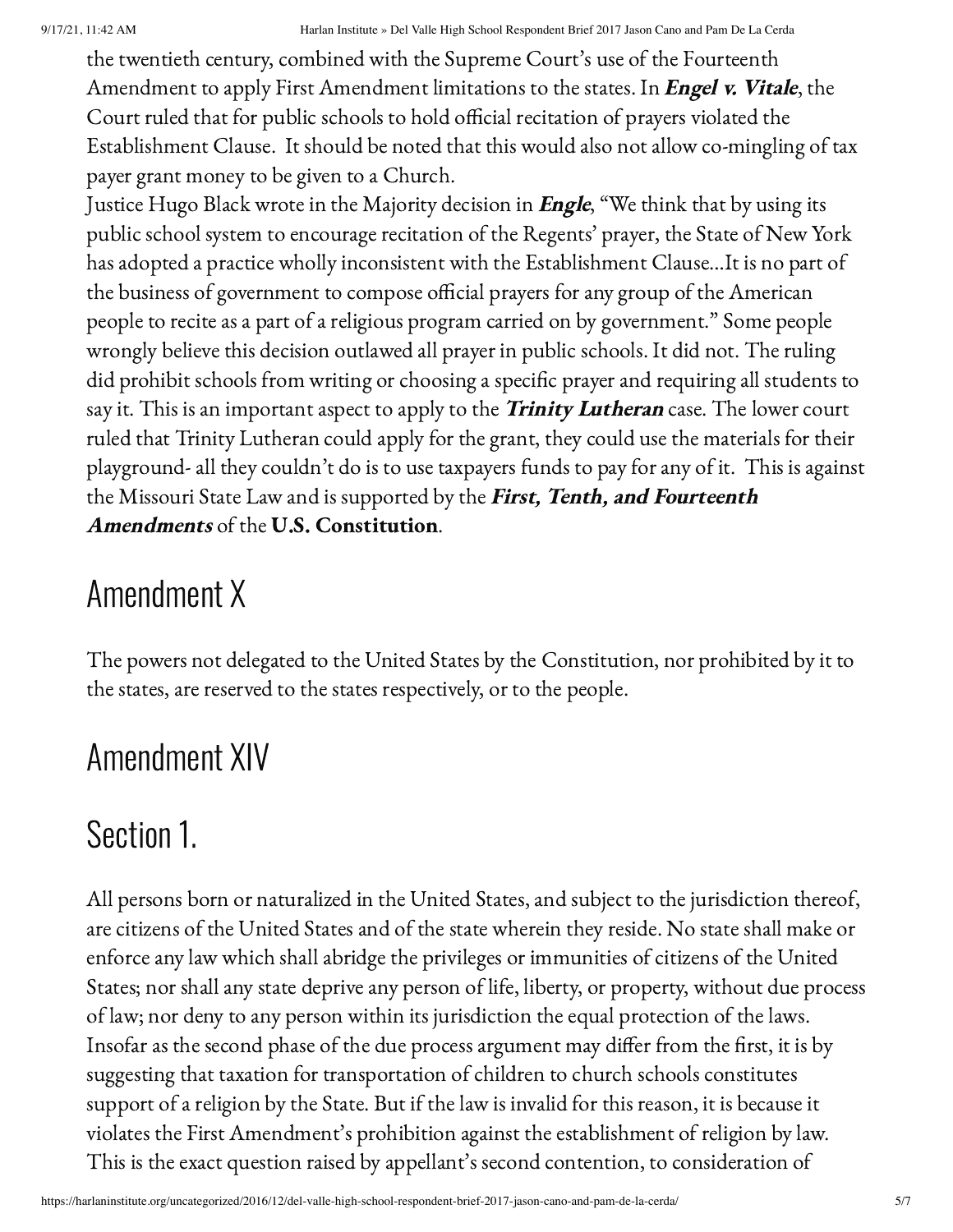which we now turn.

Fourth, we would like apply another one of Hugo Black's decisions. In the majority opinion of Everson v Board of Education 1947, Justice Black wrote, "These words of the First Amendment reflected in the minds of early Americans a vivid mental picture of conditions and practices which they fervently wished to stamp out in order to preserve liberty for themselves and for their posterity. Doubtless their goal has not been entirely reached; but so far has the Nation moved toward it that the expression "law respecting an establishment of religion," probably does not so vividly remind present-day Americans of the evils, fears, and political problems that caused that expression to be written into our Bill of Rights. Whether this New Jersey law is one respecting an "establishment of religion" requires an understanding of the meaning of that language, particularly with respect to the imposition of taxes. Once again, therefore, it is not inappropriate briefly to review the background and environment of the period in which that constitutional language was fashioned and adopted. A large proportion of the early settlers of this country came here from Europe to escape the bondage of laws which compelled them to support and attend government-favored churches. The centuries immediately before and contemporaneous with the colonization of America had been filled with turmoil, civil strife, and persecutions, generated in large part by established sects determined to maintain their absolute political and religious supremacy."

With these words one the majority opinion of one greatest court cases that changed the United States concluded that there was a wall of separation that existed between the Church and State and this wall should not be bridged. In a very odd or peculiar twist the Court did not address the fact that this could have been considered religious discrimination. Instead they took the attitude that if the Government (both state and federal) was neutral then everything be clearly under the First Amendment. Justice Black reached this conclusion by applying this logic in this part of the Everson decision, "With the power of government supporting them, at various times and places, Catholics had persecuted Protestants, Protestants had persecuted Catholics, Protestant sects had persecuted other Protestant sects, Catholics of one shade of belief had persecuted Catholics of another shade of belief, and all of these had from time to time persecuted Jews. In efforts to force loyalty to whatever religious group happened to be on top and in league with the government of a particular time and place, men and women had been fined, cast in jail, cruelly tortured, and killed. Among the offenses for which these punishments had been inflicted were such things as speaking disrespectfully of the views of ministers of government-established churches, non-attendance at those churches, expressions of non-belief in their doctrines, and failure to pay taxes and tithes to support them. These practices of the old world were transplanted to and began to thrive in the soil of the new America. The very charters granted by the English Crown to the individuals and companies designated to make the laws which would control the destinies of the colonials authorized these individuals and companies to erect